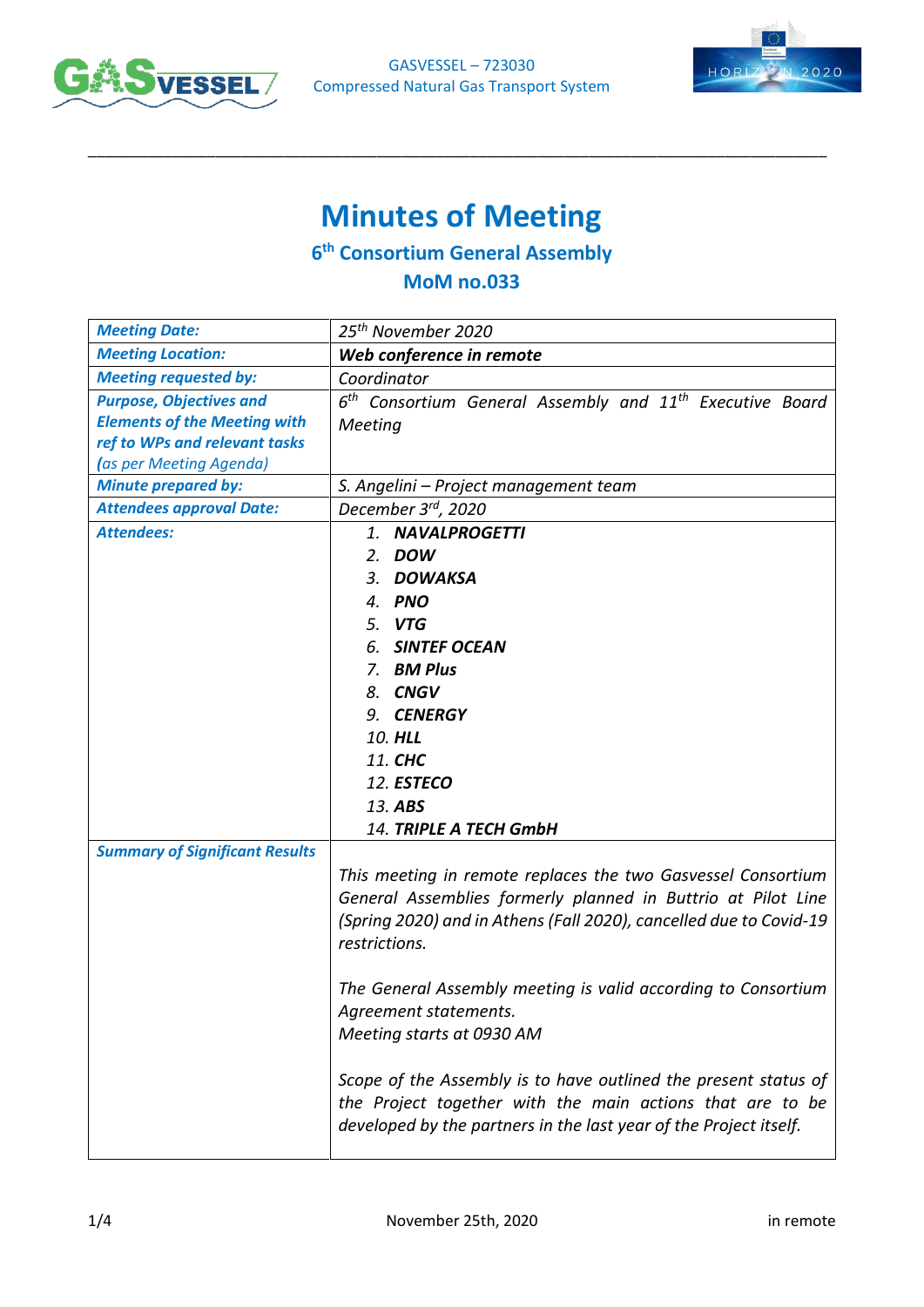



|                                                                                                       | To allow the Assembly to be clearer and briskly, only the<br>presentations of the main WP having important "works in<br>progress" were displayed as per approved Meeting Agenda:<br>$WP1 - by NP$ (see attached)<br>WP4 - by BMP/CNGV (see attached)<br>WP7 - by SINTEF OCEAN (see attached)<br>WP8-by ABS (see attached)<br>WP9 - by PNO (see attached)<br>No major comments from Partner after the presentations, but:<br>Hurried up partners to accelerate their reactions in<br>$\bullet$<br>confirming/modify the composition of the relevant budget<br>line in view of the GA amendment<br>Explained what CFS is, who shall present it and when<br>VTG informed the Partners that an updated/revised<br>edition of the documents produced by VTG for WP6 and<br>WP7 will be available on the end of December next.<br>HLL informed the Assembly that the new cost estimate for<br>CNG Ship construction in a German Shipyard will follow in<br>few weeks.<br>NP has almost ready all the documents to be forwarded to<br>PO for a preliminary appraisal and agreement before<br>starting the GA amendment on EU Portal |                    |
|-------------------------------------------------------------------------------------------------------|------------------------------------------------------------------------------------------------------------------------------------------------------------------------------------------------------------------------------------------------------------------------------------------------------------------------------------------------------------------------------------------------------------------------------------------------------------------------------------------------------------------------------------------------------------------------------------------------------------------------------------------------------------------------------------------------------------------------------------------------------------------------------------------------------------------------------------------------------------------------------------------------------------------------------------------------------------------------------------------------------------------------------------------------------------------------------------------------------------------------------|--------------------|
|                                                                                                       | Assembly closed at 0115 PM                                                                                                                                                                                                                                                                                                                                                                                                                                                                                                                                                                                                                                                                                                                                                                                                                                                                                                                                                                                                                                                                                                   |                    |
| <b>Action Decided</b>                                                                                 |                                                                                                                                                                                                                                                                                                                                                                                                                                                                                                                                                                                                                                                                                                                                                                                                                                                                                                                                                                                                                                                                                                                              |                    |
| <b>Action Item</b>                                                                                    | <b>Partner Responsible</b>                                                                                                                                                                                                                                                                                                                                                                                                                                                                                                                                                                                                                                                                                                                                                                                                                                                                                                                                                                                                                                                                                                   | <b>Due Date</b>    |
| 1. Define a date for the<br><b>HAZOP</b> session                                                      | ABS, NP, CEN, EST                                                                                                                                                                                                                                                                                                                                                                                                                                                                                                                                                                                                                                                                                                                                                                                                                                                                                                                                                                                                                                                                                                            | TBD - Jan/Feb 2021 |
| 2. Define a date for a round<br>table on progress of WP7                                              | SINTEF, NP, VTG, other TBD                                                                                                                                                                                                                                                                                                                                                                                                                                                                                                                                                                                                                                                                                                                                                                                                                                                                                                                                                                                                                                                                                                   | <b>TBD</b>         |
| 3. Continuous follow-up of<br>the progress of preparation<br>and test activities in the Pilot<br>Line | Coordinator,<br>based<br>the<br>on<br>schedule agreed between NP and<br><b>CNGV</b>                                                                                                                                                                                                                                                                                                                                                                                                                                                                                                                                                                                                                                                                                                                                                                                                                                                                                                                                                                                                                                          | Weekly             |
| 4. Preparation of the<br>remaining scientific<br>publications                                         | 3 already done, 2 in preparation at<br>NP, remaining 3 TBD                                                                                                                                                                                                                                                                                                                                                                                                                                                                                                                                                                                                                                                                                                                                                                                                                                                                                                                                                                                                                                                                   | Within May 2021    |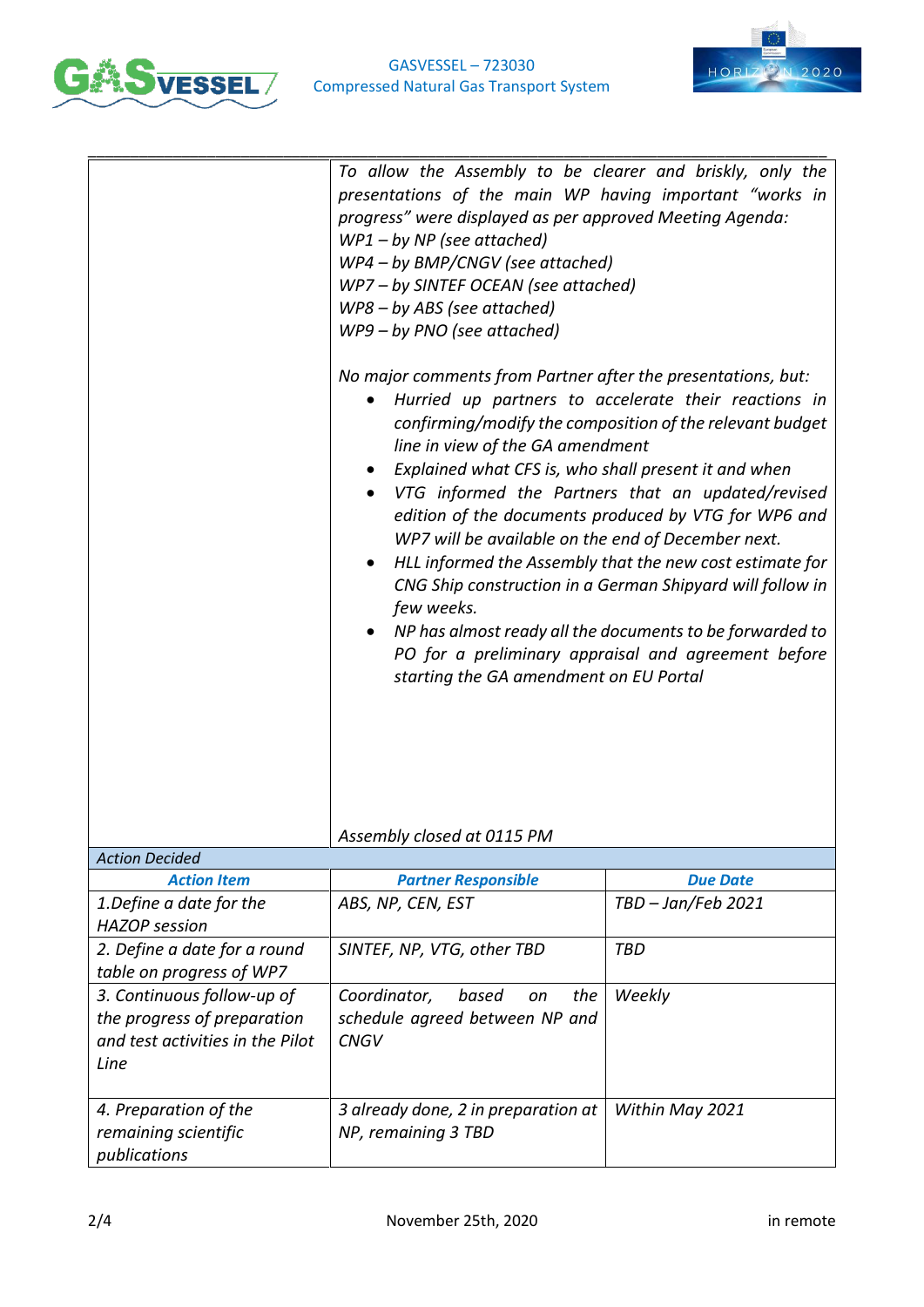

#### GASVESSEL – 723030 Compressed Natural Gas Transport System



| 5. Periodic Update, if any, of<br>D2.1 Scenario Description<br>and Characterization                                                                                                                                                                                                                                  | <b>CHC</b>                                                                        | Within May 2021                                                                                                                                                                                                                                                                                                                                                                                          |
|----------------------------------------------------------------------------------------------------------------------------------------------------------------------------------------------------------------------------------------------------------------------------------------------------------------------|-----------------------------------------------------------------------------------|----------------------------------------------------------------------------------------------------------------------------------------------------------------------------------------------------------------------------------------------------------------------------------------------------------------------------------------------------------------------------------------------------------|
| 6. Periodic Update, if any, of<br>D9.1 Dissemination and<br><b>Exploitation Plan</b>                                                                                                                                                                                                                                 | <b>PNO</b>                                                                        | Within May 2021                                                                                                                                                                                                                                                                                                                                                                                          |
| 7. D9.5 Business plan for the<br>project results                                                                                                                                                                                                                                                                     | <b>PNO</b>                                                                        | From M48 $\rightarrow$ M54                                                                                                                                                                                                                                                                                                                                                                               |
| 8. To continue regularly<br>informing the PO on any<br>significant issue and/or<br>delays caused by the COVID-<br>19 situation.                                                                                                                                                                                      | All Partners to Coordinator for<br>forwarding to PO                               | When it happens                                                                                                                                                                                                                                                                                                                                                                                          |
| 9. According to Articles 5.2<br>and 6.2 of the Grant<br>Agreement, a Certificate on<br>the Financial Statement (CFS)<br>is required to be provided for<br>each beneficiary or linked<br>third party whenever their<br>total requested EU<br>contribution for actual costs<br>and unit costs is €325,000 or<br>above. | All Partners receiving EU<br>contribution equal or above $\epsilon$<br>325.000 .- | CFS takes time to prepare<br>and <b>must be submitted</b><br>along with the final<br>periodic report. Ensure that<br>the CFS covers the whole<br>project duration. The CFS<br>must be issued by a<br>qualified auditor and must<br>follow the template in<br>Annex 5<br>to the Grant Agreement.<br>Failure to provide an<br>adequate CFS will delay and<br>potentially also reduce the<br>final payment. |
| 10. Detailed FEM structural<br>analyses for the tanks and<br>related fastening system on<br>board, together with results<br>from fatigue testing of the<br>tanks.                                                                                                                                                    | NP, CNGV                                                                          | within March 2021                                                                                                                                                                                                                                                                                                                                                                                        |
| 11. Cargo Containment<br><b>Survey Plan</b>                                                                                                                                                                                                                                                                          | <b>NP</b>                                                                         | within December 2020                                                                                                                                                                                                                                                                                                                                                                                     |
| 12.Global strength analysis,<br>including cargo area                                                                                                                                                                                                                                                                 | <b>NP</b>                                                                         | within January 2021                                                                                                                                                                                                                                                                                                                                                                                      |
| 13. Final planning of tests on<br>CNG Cylinders, forwarding to<br>ABS (see also point 3.)                                                                                                                                                                                                                            | CNGV, BMP                                                                         | Within December 20 <sup>th</sup> , 2020                                                                                                                                                                                                                                                                                                                                                                  |
|                                                                                                                                                                                                                                                                                                                      |                                                                                   |                                                                                                                                                                                                                                                                                                                                                                                                          |